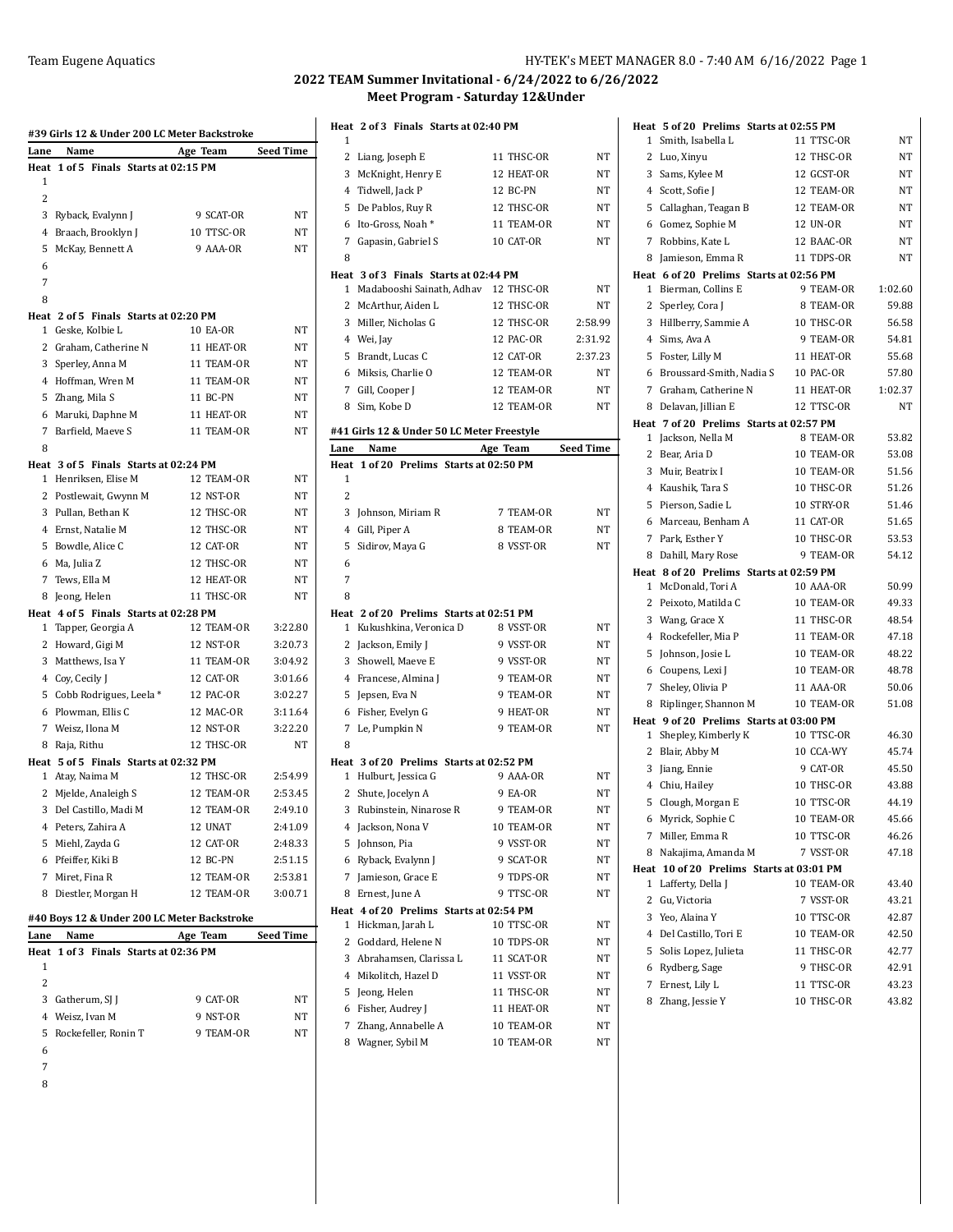|   | Heat 11 (#41 Girls 12 & Under 50 LC Meter Freestyle)           |                          |                |
|---|----------------------------------------------------------------|--------------------------|----------------|
|   | 1 Cheren, Kyra S                                               | 12 THSC-OR               | 42.46          |
|   | 2 Ryback, Morgan L                                             | 12 SCAT-OR               | 41.87          |
|   | 3 Dickerson, Scarlett R                                        | 12 PAC-OR                | 41.62          |
|   | 4 Lin, Kaylee A                                                | 12 VSST-OR               | 41.30          |
|   | 5 Winkles, Elena M                                             | 12 HEAT-OR               | 41.54          |
|   | 6 Barfield, Maeve S                                            | 11 TEAM-OR               | 41.69          |
|   | 7 Starr, Jocelynne G                                           | 10 BAAC-OR               | 42.22          |
|   | 8 Peng, Mikayla E                                              | 10 THSC-OR               | 42.49          |
|   | Heat 12 of 20 Prelims Starts at 03:03 PM                       |                          |                |
|   | 1 Hutton, Peyton M                                             | 10 TTSC-OR               | 41.11          |
|   | 2 Bernhardt, Lola E                                            | 11 HEAT-OR               | 41.09          |
|   | 3 Horak, Paige K                                               | 10 TTSC-OR               | 40.78          |
|   | 4 Niesley, Vivian E                                            | 10 TEAM-OR               | 40.37          |
|   | 5 Mohr, Elsie L                                                | 10 TEAM-OR               | 40.51          |
|   | 6 Alexander, Ava G                                             | 9 TEAM-OR                | 40.94          |
|   | 7 Headley, Eliana F                                            | 10 TEAM-OR               | 41.10          |
|   | 8 Geske, Kolbie L                                              | <b>10 EA-OR</b>          | 41.15          |
|   | Heat 13 of 20 Prelims Starts at 03:04 PM<br>1 Canessa, Hazel A | 10 BAAC-OR               | 40.09          |
|   | 2 Wille, Scarlet J                                             | 11 THSC-OR               | 39.93          |
|   | 3 Middlestadt, Peyton H                                        | 11 CAT-OR                | 39.23          |
|   | 4 Blackhurst, Callie A                                         | 11 THSC-OR               | 39.15          |
|   | 5 Franks, Eloise R                                             | 11 BAAC-OR               | 39.22          |
|   | 6 Raja, Rithu                                                  | 12 THSC-OR               | 39.78          |
|   | 7 Bloomer, Zoe                                                 | 10 BAAC-OR               | 40.00          |
|   | 8 Lin, Naomi X                                                 | 10 THSC-OR               | 40.27          |
|   | Heat 14 of 20 Prelims Starts at 03:05 PM                       |                          |                |
|   | 1 Estok, Amy E                                                 | 12 MAC-OR                | 39.00          |
|   | 2 Kiley, Freya R                                               | 10 TEAM-OR               | 38.64          |
|   | 3 Miller, Maddy G                                              | 10 THSC-OR               | 38.56          |
|   | 4 Braach, Brooklyn J                                           | 10 TTSC-OR               | 38.32          |
|   | 5 Kalinda-Melcher, Lydia                                       | 10 PAC-OR                | 38.33          |
|   | 6 Pullan, Bethan K                                             | 12 THSC-OR               | 38.60          |
|   | 7 Larsen, Nevi V                                               | 12 TTSC-OR               | 38.82          |
|   | 8 Hou, Audrey                                                  | 12 THSC-OR               | 39.04          |
|   | Heat 15 of 20 Prelims Starts at 03:06 PM                       |                          |                |
|   | 1 Garyfallou, Katie A                                          | 10 MAC-OR                | 38.15          |
|   | 2 Hanley, Quinn M                                              | 10 MAC-OR                | 38.00<br>37.71 |
|   | 3 Biallas, Carina G                                            | 11 TTSC-OR<br>11 TTSC-OR | 37.28          |
|   | 4 Gabriel, Julia<br>5 Rodrigues, Stella M                      | 10 TEAM-OR               | 37.31          |
|   |                                                                | 11 HEAT-OR               | 37.95          |
|   | 6 Montgomery, Emma I<br>7 Thompson, Skylar M                   | 12 TDPS-OR               | 38.10          |
| 8 | Kondo, Izzi S                                                  | 11 STRY-OR               | 38.18          |
|   | Heat 16 of 20 Prelims Starts at 03:07 PM                       |                          |                |
| 1 | Morales, Alondra M                                             | 10 THSC-OR               | 37.01          |
| 2 | Montang, Maddy M                                               | 11 TTSC-OR               | 36.52          |
|   | 3 Ernst, Natalie M                                             | 12 THSC-OR               | 36.25          |
|   | 4 Kwong, Genevieve I                                           | 12 THSC-OR               | 36.03          |
|   | 5 Oh, Claire Y                                                 | 11 THSC-OR               | 36.10          |
|   | 6 Liu, Beatrice E                                              | 10 MAC-OR                | 36.50          |
|   | 7 Tapper, Georgia A                                            | 12 TEAM-OR               | 36.93          |
|   | 8 Hoffman, Wren M                                              | 11 TEAM-OR               | 37.26          |

|              | Heat 17 of 20 Prelims Starts at 03:08 PM  |            |                  |
|--------------|-------------------------------------------|------------|------------------|
| 1            | Scott, Kirsty A                           | 11 CAT-OR  | 35.69            |
| $\mathbf{2}$ | Brown, Kylie K                            | 11 HEAT-OR | 35.24            |
|              | 3 Muth-Vu, Mira M                         | 11 SCAT-OR | 35.16            |
|              | 4 Zheng, Cayllie K                        | 12 THSC-OR | 34.62            |
|              | 5 Hoeksema, Madison E                     | 11 HEAT-OR | 34.84            |
|              | 6 Shaff, Hannah C                         | 12 CAT-OR  | 35.19            |
|              | 7 Xie, Alex                               | 11 THSC-OR | 35.45            |
|              | 8 Selby, Addison C                        | 10 TTSC-OR | 35.97            |
|              | Heat 18 of 20 Prelims Starts at 03:09 PM  |            |                  |
| $\mathbf{1}$ | Matthews, Isa Y                           | 11 TEAM-OR | 34.13            |
| $\mathbf{2}$ | Cobb Rodrigues, Leela*                    | 12 PAC-OR  | 33.38            |
|              | 3 Maruki, Daphne M                        | 11 HEAT-OR | 31.81            |
|              | 4 Del Castillo, Madi M                    | 12 TEAM-OR | 30.74            |
| 5            | Miehl, Zayda G                            | 12 CAT-OR  | 31.31            |
|              | 6 Broussard-Smith, Nola G                 | 12 PAC-OR  | 32.36            |
|              | 7 Mjelde, Analeigh S                      | 12 TEAM-OR | 33.81            |
|              | 8 Jiang, Cathy*                           | 12 THSC-OR | 34.60            |
|              | Heat 19 of 20 Prelims Starts at 03:10 PM  |            |                  |
|              | 1 Ly, Jacey                               | 11 CAT-OR  | 34.00            |
|              | 2 Coy, Cecily J                           | 12 CAT-OR  | 33.13            |
|              | 3 Peters, Zahira A                        | 12 UNAT    | 31.49            |
|              | 4 Atay, Naima M                           | 12 THSC-OR | 30.62            |
|              | 5 Tews, Ella M                            | 12 HEAT-OR | 31.19            |
|              | 6 Swannack, Gabriella H                   | 12 HEAT-OR | 32.18            |
|              | 7 Ma, Julia Z                             | 12 THSC-OR | 33.69            |
|              | 8 Rauchholz, Emily F                      | 12 TDPS-OR | 34.28            |
|              | Heat 20 of 20 Prelims Starts at 03:11 PM  |            |                  |
| 1            | Graham, Julia M                           | 12 TDPS-OR | 33.88            |
| 2            | Peyton, Jorja M                           | 12 HEAT-OR | 33.04            |
| 3            | Whittle, Summer E                         | 12 PAC-OR  | 31.37            |
|              | 4 Weisz, Ilona M                          | 12 NST-OR  | 30.14            |
|              | 5 Enge, Tatum L                           | 12 BC-PN   | 30.79            |
|              | 6 Li, CiCi                                | 11 THSC-OR | 32.10            |
|              | 7 Kersh, Caitlin L                        | 11 TEAM-OR | 33.69            |
| 8            | Thompson, Chelsea L                       | 11 HEAT-OR | 34.15            |
|              | #42 Boys 12 & Under 50 LC Meter Freestyle |            |                  |
| Lane         | Name                                      | Age Team   | <b>Seed Time</b> |
|              | Heat 1 of 12 Prelims Starts at 03:12 PM   |            |                  |
| 1            |                                           |            |                  |
|              | 2 Stewart, Zander A                       | 7 HEAT-OR  | NT               |
|              | 3 Hewage, Sunara T                        | 8 HEAT-OR  | NΤ               |
|              | 4 Delavan, Russell L                      | 9 TTSC-OR  | NΤ               |
| 5            | Ewing, David A                            | 9 HEAT-OR  | NT               |
| 6            | Van Nortwick, Ethan N                     | 8 TEAM-OR  | ΝT               |
| 7            | Lin, Andrew J                             | 7 VSST-OR  | NT               |
| 8            |                                           |            |                  |
|              | Heat 2 of 12 Prelims Starts at 03:13 PM   |            |                  |
| 1            | Andrews, Payton J                         | 9 SCAT-OR  | ΝT               |
| 2            | Soon, Eithan H                            | 10 THSC-OR | NT               |
|              | 3 Ramachandran, Vikram V                  | 11 TEAM-OR | ΝT               |
|              | 4 Ewing, Kieren W                         | 12 HEAT-OR | NT               |
| 5            | Huong, Elijah T                           | 11 HEAT-OR | NT               |
|              | 6 Li, Luke Y                              | 10 CAT-OR  | NΤ               |
| 7            | Punj, Shaayan S                           | 10 VSST-OR | NT               |
|              | 8 Teyler, Henry M                         | 9 SCAT-OR  | NT               |
|              |                                           |            |                  |
|              |                                           |            |                  |

|                | Heat 3 of 12 Prelims Starts at 03:15 PM                      |            |                |
|----------------|--------------------------------------------------------------|------------|----------------|
|                | 1 Kukushkina, Pavel D                                        | 12 VSST-OR | NT             |
|                | 2 Mehta, Yannik N                                            | 10 THSC-OR | 59.78          |
|                | 3 Rockefeller, Ronin T                                       | 9 TEAM-OR  | 53.94          |
|                | 4 Thayer, Milo K                                             | 8 TEAM-OR  | 53.36          |
| 5              | Ma, Zachary Z                                                | 9 THSC-OR  | 53.90          |
| 6              | Bharadwaj, Rajiv                                             | 10 BAAC-OR | 57.22          |
| $\overline{7}$ | Shepherd, Lincoln B                                          | 10 AAA-OR  | 1:01.91        |
|                | 8 Convers, Ben P                                             | 12 TDPS-OR | NT.            |
|                | Heat 4 of 12 Prelims Starts at 03:16 PM                      |            |                |
|                | 1 Jacobson, Asher R                                          | 9 THSC-OR  | 50.82          |
| $\mathbf{2}$   | Serkovich, Naor                                              | 8 VSST-OR  | 50.77          |
| 3              | Baines, Elliott D                                            | 10 TEAM-OR | 49.93          |
|                | 4 Solis Lopez, Nicolas J                                     | 9 THSC-OR  | 46.96          |
|                | 5 Contreras, Oliver L                                        | 11 THSC-OR | 47.25          |
| 6              | Braach, Bryson A                                             | 8 TTSC-OR  | 50.12          |
| 7              | Parsons, Sammy J                                             | 12 TEAM-OR | 50.77          |
|                | 8 de Szoeke, Oliver S                                        | 8 CAT-OR   | 52.00          |
|                | Heat 5 of 12 Prelims Starts at 03:17 PM                      |            |                |
|                | 1 Tai, Alex X                                                | 11 THSC-OR | 45.10          |
|                | 2 Dhakhwa, Jase K                                            | 11 CAT-OR  | 42.49          |
|                | 3 Miksis, Charlie O                                          | 12 TEAM-OR | 41.78          |
|                | 4 McReynolds, Weston L                                       | 10 THSC-OR | 41.45          |
| 5              | Eibner, Jay W                                                | 9 NST-OR   | 41.59          |
|                | 6 Kersh, Connor F                                            | 8 TEAM-OR  | 42.18          |
|                | 7 Moreno, Ben H                                              | 10 THSC-OR | 43.12<br>46.19 |
| 8              | Rosenberger, Max T                                           | 10 TEAM-OR |                |
|                | Heat 6 of 12 Prelims Starts at 03:18 PM                      |            |                |
|                |                                                              |            |                |
|                | 1 Li, Andrew Y                                               | 10 THSC-OR | 41.20          |
|                | 2 White, Quentin R                                           | 12 TEAM-OR | 40.73          |
| 3              | Young, Caden A                                               | 10 TEAM-OR | 40.50          |
|                | 4 Thames, Will D                                             | 9 BAAC-OR  | 40.22          |
| 5.             | Chang, Aiden C                                               | 11 THSC-OR | 40.27          |
|                | 6 Diaz Arceo, Bruno                                          | 8 THSC-OR  | 40.52          |
|                | 7 Fisher, Darren A                                           | 10 THSC-OR | 41.01          |
|                | 8 Welter, Lucas L<br>Heat 7 of 12 Prelims Starts at 03:19 PM | 10 VSST-OR | 41.20          |
|                | 1 Weisz, Ivan M                                              | 9 NST-OR   | 39.22          |
|                | 2 Chakrapani, Cyrus L                                        | 10 THSC-OR | 39.05          |
|                | 3 Wang, Lucas H                                              | 12 TTSC-OR | 38.70          |
| 4              | Hire, Carson R                                               | 9 TEAM-OR  | 38.06          |
| 5              | Sydes, Ben L                                                 | 11 TEAM-OR | 38.25          |
|                | 6 Matousek, Brady M                                          | 10 BAAC-OR | 38.88          |
|                | 7 Wang, Reagan J                                             | 12 BC-PN   | 39.18          |
|                | 8 Terrones, Joaquin N                                        | 9 TEAM-OR  | 39.72          |
|                | Heat 8 of 12 Prelims Starts at 03:21 PM                      |            |                |
| 1              | Carnielli, Enzo B                                            | 11 THSC-OR | 37.95          |
|                | 2 Wang, Brandon                                              | 12 BC-PN   | 37.29          |
|                | 3 Sanders, Wayko E                                           | 11 TEAM-OR | 36.65          |
| 4              | Jackson, Finn B                                              | 10 TEAM-OR | 36.35          |
|                | 5 LI, Jeremy S                                               | 10 THSC-OR | 36.43          |
|                | 6 Gatherum, SI I                                             | 9 CAT-OR   | 37.16          |
|                | 7 Xie, Luke                                                  | 11 THSC-OR | 37.39          |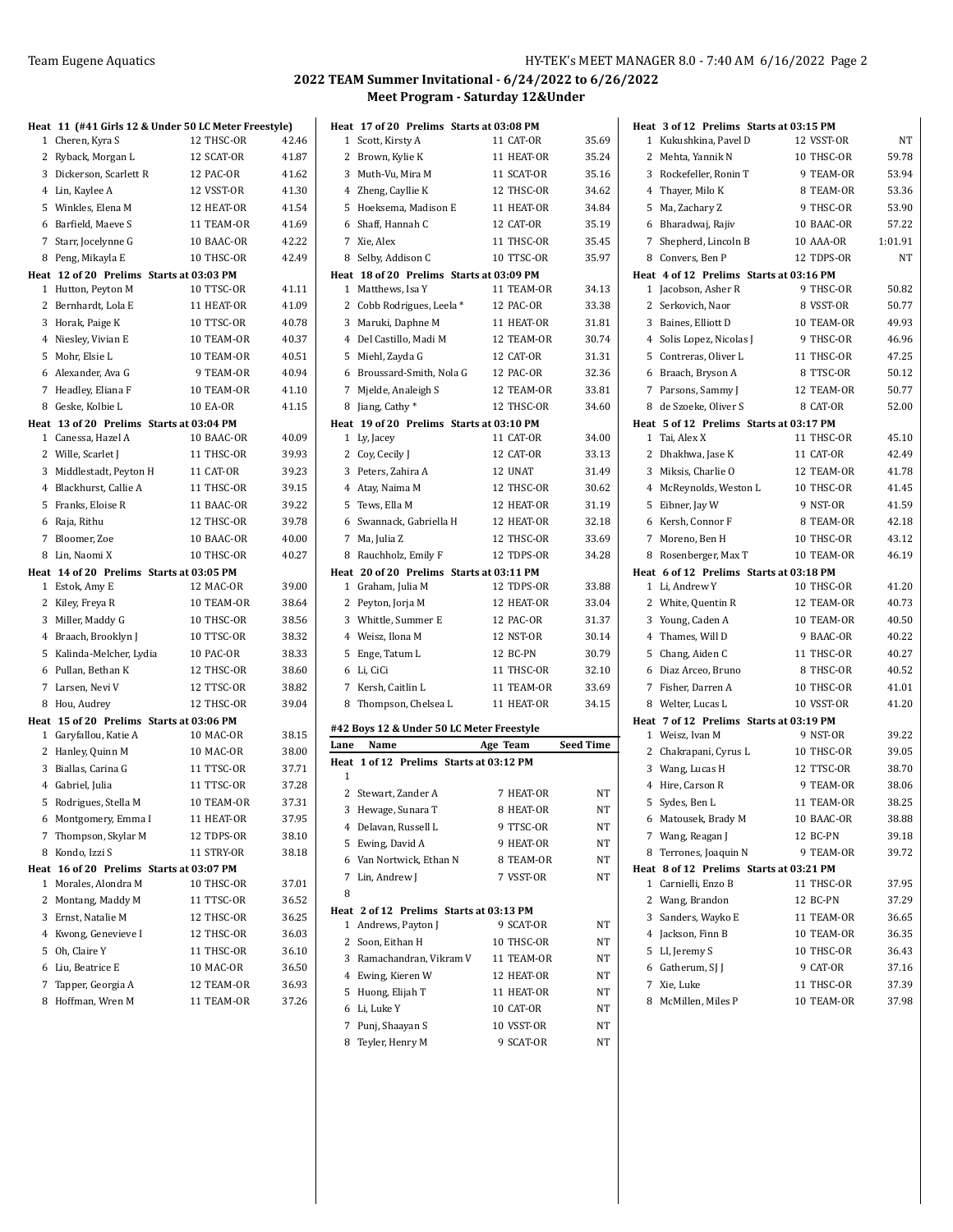|      | Heat 9 (#42 Boys 12 & Under 50 LC Meter Freestyle)            |            |           |
|------|---------------------------------------------------------------|------------|-----------|
|      | 1 Deng, Deegan M                                              | 12 TEAM-OR | 35.30     |
|      | 2 Douglas, Max A                                              | 11 BAAC-OR | 35.22     |
|      | 3 Ito-Gross, Noah*                                            | 11 TEAM-OR | 34.69     |
|      | 4 Madabooshi Sainath, Adhav 12 THSC-OR                        |            | 34.48     |
|      | 5 Guenther, Ty A                                              | 12 CAT-OR  | 34.54     |
|      | 6 Khrystenko, Ivan O                                          | 11 CAT-OR  | 34.72     |
|      | 7 Bell, Tristan M                                             | 11 TEAM-OR | 35.27     |
|      | 8 Diaz, Noah J                                                | 10 THSC-OR | 35.33     |
|      | Heat 10 of 12 Prelims Starts at 03:22 PM                      |            |           |
|      | 1 Cech, Evan W                                                | 9 THSC-OR  | 33.74     |
|      | 2 McArthur, Aiden L                                           | 12 THSC-OR | 33.05     |
|      | 3 De Pablos, Ruy R                                            | 12 THSC-OR | 31.55     |
|      | 4 Sim, Kobe D                                                 | 12 TEAM-OR | 30.43     |
|      | 5 Ye, Nathan X                                                | 12 THSC-OR | 31.26     |
|      | 6 Shaw, Ryan W                                                | 11 BC-PN   | 32.05     |
|      | 7 Liu, Lucas                                                  | 12 THSC-OR | 33.19     |
|      | 8 Streisfeld, Ben E                                           | 12 TEAM-OR | 34.40     |
|      | Heat 11 of 12 Prelims Starts at 03:23 PM<br>1 Griggs, Chase M | 12 HEAT-OR | 33.51     |
|      | 2 Wilkinson, Benji D                                          | 12 THSC-OR | 32.69     |
|      | 3 Tan, Kaien                                                  | 11 TDPS-OR | 31.40     |
|      | 4 Brandt, Lucas C                                             | 12 CAT-OR  | 29.54     |
|      | 5 Gill, Cooper J                                              | 12 TEAM-OR | 30.91     |
|      | 6 Gevorgian, Adrian                                           | 11 THSC-OR | 32.02     |
|      | 7 Perez, Kaleb A                                              | 12 HEAT-OR | 33.11     |
|      | 8 Lee, Will W                                                 | 11 THSC-OR | 34.02     |
|      | Heat 12 of 12 Prelims Starts at 03:24 PM                      |            |           |
|      | 1 Le, Evan T                                                  | 11 HEAT-OR | 33.27     |
|      | 2 Ramsby, Ender M                                             | 12 BC-PN   | 32.40     |
|      | 3 Navarro Ortez, Licos J                                      | 12 CAT-OR  | 31.29     |
|      | 4 Tidwell, Jack P                                             | 12 BC-PN   | 29.43     |
|      | 5 Kurtz, Trask C                                              | 12 HEAT-OR | 30.49     |
|      | 6 Miller, Nicholas G                                          | 12 THSC-OR | 31.68     |
|      | 7 Montang, Max W                                              | 12 TTSC-OR | 33.06     |
|      | 8 Hagemeyer, Griffin J                                        | 12 TEAM-OR | 33.88     |
|      |                                                               |            |           |
|      | #43 Girls 12 & Under 200 LC Meter IM                          | Age Team   |           |
| Lane | Name<br>Heat 1 of 14 Prelims Starts at 03:27 PM               |            | Seed Time |
| 1    |                                                               |            |           |
|      | 2 Rubinstein, Ninarose R                                      | 9 TEAM-OR  | NT        |
|      | 3 Alexander, Ava G                                            | 9 TEAM-OR  | NT        |
| 4    | Bierman, Collins E                                            | 9 TEAM-OR  | NT        |
|      | 5 Sims, Ava A                                                 | 9 TEAM-OR  | NT        |
|      | 6 Fisher, Evelyn G                                            | 9 HEAT-OR  | NT        |
| 7    | Sidirov, Maya G                                               | 8 VSST-OR  | NT        |
| 8    |                                                               |            |           |
|      | Heat 2 of 14 Prelims Starts at 03:31 PM                       |            |           |
| 1    | Ernest, June A                                                | 9 TTSC-OR  | NΤ        |
| 2    | Riplinger, Shannon M                                          | 10 TEAM-OR | NT        |
|      | 3 Headley, Eliana F                                           | 10 TEAM-OR | NT        |
|      | 4 Mohr, Elsie L                                               | 10 TEAM-OR | NT        |
|      | 5 Clough, Morgan E                                            | 10 TTSC-OR | NT        |
| 6    | Johnson, Josie L                                              | 10 TEAM-OR | NT        |
| 7    | Showell, Maeve E                                              | 9 VSST-OR  | NT        |
|      | 8 Dahill, Mary Rose                                           | 9 TEAM-OR  | NT        |
|      |                                                               |            |           |

|   | Heat 3 of 14 Prelims Starts at 03:35 PM |                 |           |
|---|-----------------------------------------|-----------------|-----------|
|   | 1 Hillberry, Sammie A                   | 10 THSC-OR      | NT        |
|   | 2 Shepley, Kimberly K                   | 10 TTSC-OR      | NT        |
|   | 3 Zhang, Annabelle A                    | 10 TEAM-OR      | NT        |
|   | 4 Selby, Addison C                      | 10 TTSC-OR      | NT        |
|   | 5 Peixoto, Matilda C                    | 10 TEAM-OR      | NT        |
|   | 6 Geske, Kolbie L                       | <b>10 EA-OR</b> | NT        |
|   | 7 Miller, Emma R                        | 10 TTSC-OR      | NT        |
| 8 | Muir, Beatrix I                         | 10 TEAM-OR      | NT        |
|   | Heat 4 of 14 Prelims Starts at 03:39 PM |                 |           |
|   | 1 Kaushik, Tara S                       | 10 THSC-OR      | NT        |
|   | 2 Pierson, Sadie L                      | 10 STRY-OR      | <b>NT</b> |
|   | 3 Foster, Lilly M                       | 11 HEAT-OR      | NT        |
|   | 4 Marceau, Benham A                     | 11 CAT-OR       | <b>NT</b> |
|   | 5 Montang, Maddy M                      | 11 TTSC-OR      | NT        |
|   | 6 Abrahamsen, Clarissa L                | 11 SCAT-OR      | NT        |
|   | 7 Myrick, Sophie C                      | 10 TEAM-OR      | NT        |
|   | 8 Yeo, Alaina Y                         | 10 TTSC-OR      | NT        |
|   | Heat 5 of 14 Prelims Starts at 03:43 PM |                 |           |
|   | 1 Mikolitch, Hazel D                    | 11 VSST-OR      | NT        |
|   | 2 Wille, Scarlet J                      | 11 THSC-OR      | NT        |
|   | 3 Rockefeller, Mia P                    | 11 TEAM-OR      | NT        |
|   | 4 Fisher, Audrey J                      | 11 HEAT-OR      | NT        |
|   | 5 Wang, Grace X                         | 11 THSC-OR      | NT        |
|   | 6 Sperley, Anna M                       | 11 TEAM-OR      | NT        |
|   | 7 Ernest, Lily L                        | 11 TTSC-OR      | NT        |
|   | 8 Brown, Kylie K                        | 11 HEAT-OR      | NT        |
|   | Heat 6 of 14 Prelims Starts at 03:47 PM |                 |           |
|   | 1 Ryback, Morgan L                      | 12 SCAT-OR      | <b>NT</b> |
|   | 2 Sams, Kylee M                         | 12 GCST-OR      | NT        |
|   | 3 Winkles, Elena M                      | 12 HEAT-OR      | NT        |
|   | 4 Henriksen, Elise M                    | 12 TEAM-OR      | NT        |
|   | 5 Delavan, Jillian E                    | 12 TTSC-OR      | NT        |
|   | 6 Gomez, Sophie M                       | 12 UN-OR        | NT        |
|   | 7 Jiang, Cathy*                         | 12 THSC-OR      | NT        |
|   | 8 Shaff, Hannah C                       | 12 CAT-OR       | NT        |
|   | Heat 7 of 14 Prelims Starts at 03:51 PM |                 |           |
|   | 1 Rodrigues, Stella M                   | 10 TEAM-OR      | 5:28.39   |
|   | 2 Park, Esther Y                        | 10 THSC-OR      | 4:36.07   |
|   | 3 Lin, Kaylee A                         | 12 VSST-OR      | 4:08.62   |
|   | 4 Chiu, Hailey                          | 10 THSC-OR      | 4:04.69   |
|   | 5 Hanley, Quinn M                       | 10 MAC-OR       | 4:05.00   |
|   | 6 Cheren, Kyra S                        | 12 THSC-OR      | 4:24.34   |
|   | 7 Bernhardt, Lola E                     | 11 HEAT-OR      | 5:15.25   |
| 8 | Swannack, Gabriella H                   | 12 HEAT-OR      | NT        |
|   | Heat 8 of 14 Prelims Starts at 03:57 PM |                 |           |
| 1 | Scott, Kirsty A                         | 11 CAT-OR       | 3:59.94   |
| 2 | Hutton, Peyton M                        | 10 TTSC-OR      | 3:56.79   |
|   | 3 Zhang, Jessie Y                       | 10 THSC-OR      | 3:54.42   |
|   | 4 Rydberg, Sage                         | 9 THSC-OR       | 3.49.32   |
|   | 5 Gu, Victoria                          | 7 VSST-OR       | 3:52.49   |
|   | 6 Solis Lopez, Julieta                  | 11 THSC-OR      | 3:54.72   |
| 7 | Montgomery, Emma I                      | 11 HEAT-OR      | 3:56.83   |
| 8 | Estok, Amy E                            | 12 MAC-OR       | 4:00.00   |

|                | Heat 9 of 14 Prelims Starts at 04:02 PM  |                         |                    |
|----------------|------------------------------------------|-------------------------|--------------------|
| 1              | Starr, Jocelynne G                       | 10 BAAC-OR              | 3:45.22            |
| $\overline{2}$ | Garyfallou, Katie A                      | 10 MAC-OR               | 3:42.48            |
| 3              | Del Castillo, Tori E                     | 10 TEAM-OR              | 3:41.14            |
|                | 4 Canessa, Hazel A                       | 10 BAAC-OR              | 3:40.22            |
| 5              | Hewage, Senuri A                         | 11 HEAT-OR              | 3:40.88            |
| 6              | Ratchford, Aika L                        | 10 VSST-OR              | 3:42.19            |
|                | 7 Niesley, Vivian E                      | 10 TEAM-OR              | 3:42.63            |
| 8              | Raja, Rithu                              | 12 THSC-OR              | 3:45.58            |
|                | Heat 10 of 14 Prelims Starts at 04:06 PM |                         |                    |
| $\mathbf{1}$   | Kondo, Izzi S                            | 11 STRY-OR              | 3:35.39            |
| 2              | Scott, Sofie J                           | 12 TEAM-OR              | 3:35.10            |
| 3              | Broussard-Smith, Nola G                  | 12 PAC-OR               | 3:32.25            |
|                | 4 Kiley, Freya R                         | 10 TEAM-OR              | 3:29.70            |
|                | 5 Whittle, Summer E                      | 12 PAC-OR               | 3:29.75            |
| 6              | McKay, Bennett A                         | 9 AAA-OR                | 3:33.95            |
|                | 7 Kalinda-Melcher, Lydia                 | 10 PAC-OR               | 3:35.27            |
| 8              | Lin, Naomi X                             | 10 THSC-OR              | 3:39.56            |
|                | Heat 11 of 14 Prelims Starts at 04:10 PM |                         |                    |
|                | 1 Xie, Alex                              | 11 THSC-OR              | 3:27.52            |
| 2              | Plowman, Ellis C                         | 12 MAC-OR               | 3:25.27            |
| 3              | Howard, Gigi M                           | 12 NST-OR               | 3:23.18            |
| 4              | Luo, Xinyu                               | 12 THSC-OR              | 3:21.45            |
| 5              | Ma, Julia Z                              | 12 THSC-OR              | 3:22.79            |
|                | 6 Bloomer, Zoe                           | 10 BAAC-OR              | 3:25.22            |
| 7              | Morales, Alondra M                       | 10 THSC-OR              | 3:27.01            |
| 8              | Peng, Mikayla E                          | 10 THSC-OR              | 3:28.13            |
|                |                                          |                         |                    |
|                | Heat 12 of 14 Prelims Starts at 04:14 PM |                         |                    |
|                | 1 Liu, Beatrice E                        | 10 MAC-OR               | 3:18.26            |
| $\overline{2}$ | Cobb Rodrigues, Leela *                  | 12 PAC-OR               | 3:07.81            |
| 3              | Ernst, Natalie M                         | 12 THSC-OR              | 3:03.81            |
|                | 4 Zhang, Mila S                          | 11 BC-PN                | 2:56.75            |
| 5              | Postlewait, Gwynn M                      | 12 NST-OR               | 2:59.86            |
| 6              | Stewart, Camdyn S                        | 12 HEAT-OR              | 3:06.89            |
| 7              | Hoeksema, Madison E                      | 11 HEAT-OR              | 3:12.34            |
| 8              | Oh, Claire Y                             | 11 THSC-OR              | 3:20.81            |
|                | Heat 13 of 14 Prelims Starts at 04:17 PM |                         |                    |
| 1              | Zhang, Chloe L                           | 11 THSC-OR              | 3:14.39            |
| 2              | Enge, Tatum L                            | 12 BC-PN                | 3:07.76            |
| 3              | Bowdle, Alice C                          | 12 CAT-OR               | 3:01.80            |
|                | 4 Pfeiffer, Kiki B                       | 12 BC-PN                | 2:53.14            |
| 5              | Piepkorn, Zoe E                          | 12 UN-PN                | 2:59.11            |
|                | 6 Zheng, Cayllie K                       | 12 THSC-OR              | 3:05.84            |
|                | 7 Li, CiCi                               | 11 THSC-OR              | 3:10.99            |
| 8              | Muth-Vu, Mira M                          | 11 SCAT-OR              | 3:19.90            |
|                | Heat 14 of 14 Prelims Starts at 04:21 PM |                         |                    |
|                | 1 Kwong, Genevieve I                     | 12 THSC-OR              | 3:14.22            |
| 2              | Rauchholz, Emily F                       | 12 TDPS-OR              | 3:07.35            |
|                | 3 Diestler, Morgan H                     | 12 TEAM-OR              | 3:01.65            |
|                | 4 Miehl, Zayda G                         | 12 CAT-OR               | 2:51.89            |
|                | 5 Coy, Cecily J                          | 12 CAT-OR               | 2:57.35            |
|                | 6 Graham, Julia M                        | 12 TDPS-OR              | 3:04.74            |
| 7              | Peyton, Jorja M<br>8 Ly, Jacey           | 12 HEAT-OR<br>11 CAT-OR | 3:10.85<br>3:18.89 |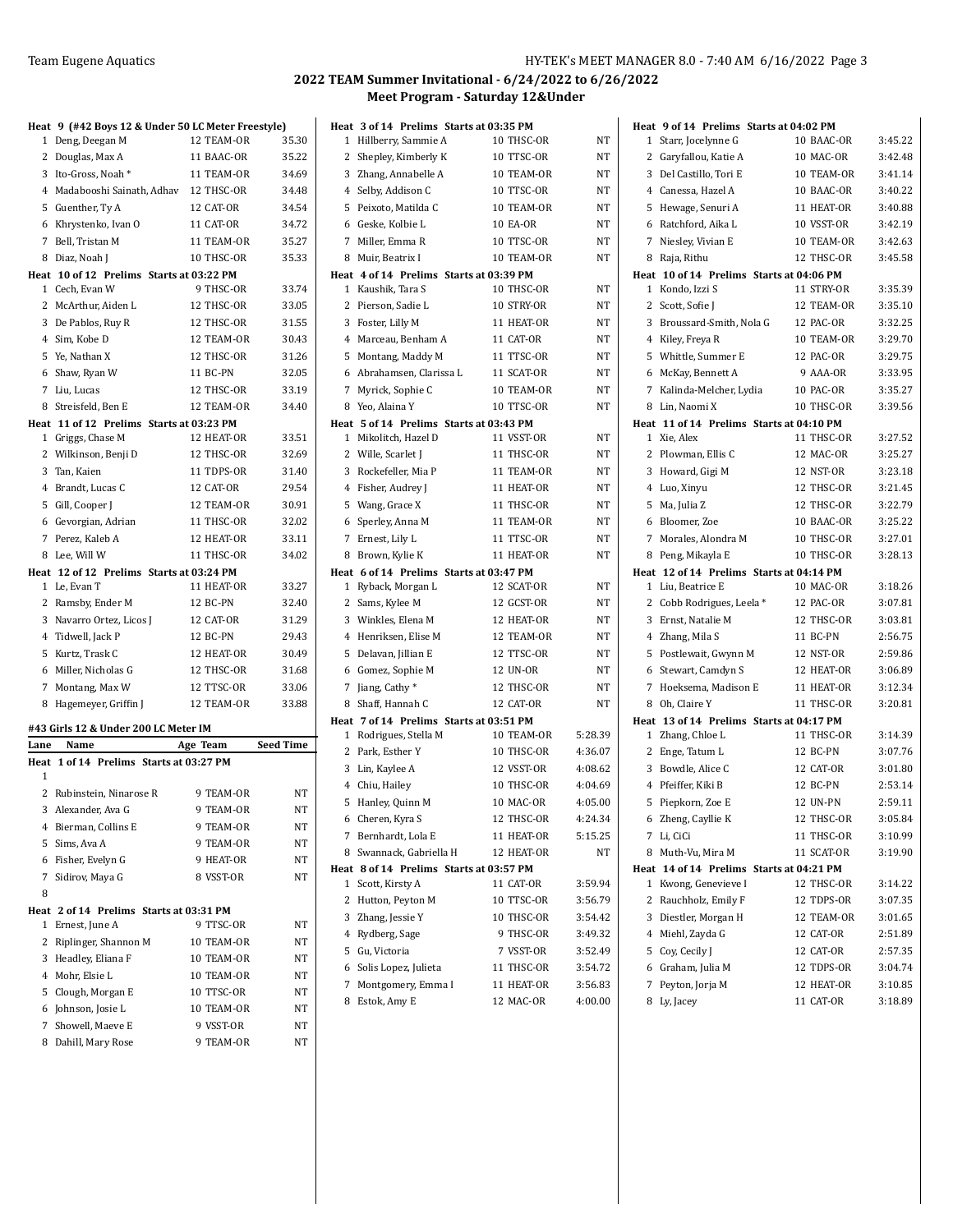|           | #44 Boys 12 & Under 200 LC Meter IM |                                        |                    |
|-----------|-------------------------------------|----------------------------------------|--------------------|
| Lane      | Name                                | Age Team                               | <b>Seed Time</b>   |
| Heat<br>1 |                                     | 1 of 9 Prelims Starts at 04:25 PM      |                    |
| 2         |                                     |                                        |                    |
| 3         |                                     | 7 HEAT-OR                              | NT                 |
| 4         | Stewart, Zander A<br>Hire, Carson R | 9 TEAM-OR                              | NT                 |
| 5         |                                     | 9 NST-OR                               | NT                 |
| 6         | Eibner, Jay W                       |                                        |                    |
| 7         |                                     |                                        |                    |
| 8         |                                     |                                        |                    |
|           |                                     | Heat 2 of 9 Prelims Starts at 04:29 PM |                    |
| 1         |                                     |                                        |                    |
| 2         | Delavan, Russell L                  | 9 TTSC-OR                              | NT                 |
|           | 3 Mehta, Yannik N                   | 10 THSC-OR                             | NΤ                 |
|           | 4 Soon, Eithan H                    | 10 THSC-OR                             | NT                 |
| 5         | Moreno, Ben H                       | 10 THSC-OR                             | NΤ                 |
|           | 6 Solis Lopez, Nicolas J            | 9 THSC-OR                              | NT                 |
| 7         | Weisz, Ivan M                       | 9 NST-OR                               | NT                 |
| 8         |                                     |                                        |                    |
|           |                                     | Heat 3 of 9 Prelims Starts at 04:33 PM |                    |
| 1         | Young, Caden A                      | 10 TEAM-OR                             | NT                 |
| 2         | Huong, Elijah T                     | 11 HEAT-OR                             | NΤ                 |
|           | 3 Le, Evan T                        | 11 HEAT-OR                             | NΤ                 |
|           | 4 Khrystenko, Ivan O                | 11 CAT-OR                              | NT                 |
| 5         | Contreras, Oliver L                 | 11 THSC-OR                             | NT                 |
|           | 6 Dhakhwa, Jase K                   | 11 CAT-OR                              | NT                 |
|           | 7 Welter, Lucas L                   | 10 VSST-OR                             | NΤ                 |
| 8         | Rosenberger, Max T                  | 10 TEAM-OR                             | NΤ                 |
|           |                                     | Heat 4 of 9 Prelims Starts at 04:37 PM |                    |
|           | 1 Deng, Deegan M                    | 12 TEAM-OR                             | NT                 |
| 2         | Montang, Max W                      | 12 TTSC-OR                             | NΤ                 |
|           | 3 White, Quentin R                  | 12 TEAM-OR                             | NΤ                 |
|           | 4 Sydes, Ben L                      | 11 TEAM-OR                             | 4:40.08            |
| 5         | Ewing, Kieren W                     | 12 HEAT-OR                             | NT                 |
|           | 6 De Pablos, Ruy R                  | 12 THSC-OR                             | NT                 |
| 7         | Griggs, Chase M                     | 12 HEAT-OR                             | NΤ                 |
|           | 8 Van Asselt, Ian W                 | 11 TTSC-OR                             | NT                 |
|           |                                     | Heat 5 of 9 Prelims Starts at 04:42 PM |                    |
|           | 1 Kersh, Connor F                   | 8 TEAM-OR                              | 4:32.25            |
|           | 2 Tai, Alex X                       | 11 THSC-OR                             | 3:51.96            |
| 3         | Diaz Arceo, Bruno                   | 8 THSC-OR                              | 3:44.42            |
| 4         | Chang, Aiden C                      | 11 THSC-OR                             | 3:40.30            |
| 5         | Jackson, Finn B                     | 10 TEAM-OR                             | 3:42.92            |
|           | 6 Thames, Will D                    | 9 BAAC-OR                              | 3:45.22            |
|           | 7 Carnielli, Enzo B                 | 11 THSC-OR                             | 3:56.17            |
|           | 8 Parsons, Sammy J                  | 12 TEAM-OR                             | 4:35.21            |
|           |                                     | Heat 6 of 9 Prelims Starts at 04:47 PM |                    |
| 1         | Xie, Luke                           | 11 THSC-OR                             | 3:39.42            |
| 2         | Chakrapani, Cyrus L                 | 10 THSC-OR                             | 3:36.60            |
|           | 3 Wilkinson, Benji D                | 12 THSC-OR<br>10 THSC-OR               | 3:35.09            |
|           | 4 Fisher, Darren A                  |                                        | 3:33.01            |
| 5<br>6    | McMillen, Miles P<br>Li, Andrew Y   | 10 TEAM-OR<br>10 THSC-OR               | 3:33.17<br>3:35.30 |
| 7         | McReynolds, Weston L                | 10 THSC-OR                             | 3:36.74            |
| 8         | Perez, Kaleb A                      | 12 HEAT-OR                             | 3:39.99            |
|           |                                     |                                        |                    |

|                     | Heat 7 of 9 Prelims Starts at 04:51 PM                        |                          |           |
|---------------------|---------------------------------------------------------------|--------------------------|-----------|
| 1                   | Piscitello, Mikey A                                           | 10 TEAM-OR               | 3:27.27   |
| 2                   | Miller, Nicholas G                                            | 12 THSC-OR               | 3:14.25   |
|                     | 3 Gapasin, Gabriel S                                          | 10 CAT-OR                | 3:00.01   |
|                     | 4 Wei, Jay                                                    | 12 PAC-OR                | 2:44.75   |
| 5                   | Liang, Joseph E                                               | 11 THSC-OR               | 2:52.92   |
| 6                   | Navarro Ortez, Licos J                                        | 12 CAT-OR                | 3:05.16   |
| 7                   | Liu, Lucas                                                    | 12 THSC-OR               | 3:17.38   |
| 8                   | Wang, Lucas H                                                 | 12 TTSC-OR               | 3:31.95   |
|                     | Heat 8 of 9 Prelims Starts at 04:55 PM                        |                          |           |
| 1                   | Gevorgian, Adrian                                             | 11 THSC-OR               | 3:26.40   |
| 2                   | Sanders, Wayko E                                              | 11 TEAM-OR               | 3:11.86   |
| 3                   | Lee, Will W                                                   | 11 THSC-OR               | 2:59.72   |
|                     | 4 Wang, Brandon                                               | 12 BC-PN                 | 2:42.37   |
|                     | 5 Guenther, Ty A                                              | 12 CAT-OR                | 2:52.69   |
| 6                   | Ye, Nathan X                                                  | 12 THSC-OR               | 3:03.52   |
| 7                   | Hagemeyer, Griffin J                                          | 12 TEAM-OR               | 3:15.67   |
| 8                   | Matousek, Brady M                                             | 10 BAAC-OR               | 3:30.22   |
|                     | Heat 9 of 9 Prelims Starts at 04:58 PM                        |                          |           |
| 1                   | Madabooshi Sainath, Adhav                                     | 12 THSC-OR               | 3:25.03   |
| 2                   | Streisfeld, Ben E                                             | 12 TEAM-OR               | 3:06.00   |
|                     | 3 Shaw, Ryan W                                                | 11 BC-PN                 | 2:56.06   |
|                     | 4 McKnight, Henry E                                           | 12 HEAT-OR               | 2:40.11   |
| 5                   | Ramsby, Ender M                                               | 12 BC-PN                 | 2:50.44   |
|                     | 6 Cech, Evan W                                                | 9 THSC-OR                | 3:03.48   |
| 7                   | Douglas, Max A                                                | 11 BAAC-OR               | 3:15.22   |
| 8                   | Diaz, Noah J                                                  | 10 THSC-OR               | 3:29.01   |
|                     |                                                               |                          |           |
|                     | #45 Girls 12 & Under 100 LC Meter Breaststroke                |                          |           |
| Lane                | Name                                                          | Age Team                 | Seed Time |
| Heat                | 1 of 16 Prelims Starts at 05:02 PM                            |                          |           |
| 1                   | Johnson, Miriam R                                             | 7 TEAM-OR                | NΤ        |
|                     | 2 Gill, Piper A                                               | 8 TEAM-OR                | NT        |
| 3                   | Ryback, Evalynn J                                             | 9 SCAT-OR                | NT        |
| 4                   | Jepsen, Eva N                                                 | 9 TEAM-OR                | NT        |
| 5                   | Rubinstein, Ninarose R                                        | 9 TEAM-OR                | NT        |
|                     | 6 Sidirov, Maya G                                             | 8 VSST-OR                | NT        |
| 7                   | Kukushkina, Veronica D                                        | 8 VSST-OR                | NT        |
| 8                   | Nakajima, Amanda M<br>Heat 2 of 16 Prelims Starts at 05:05 PM | 7 VSST-OR                | NΤ        |
| 1                   | Dahill, Mary Rose                                             | 9 TEAM-OR                | NT        |
| 2                   | Jiang, Ennie                                                  | 9 CAT-OR                 | NΤ        |
|                     | 3 Showell, Maeve E                                            | 9 VSST-OR                | NT        |
|                     | 4 Le, Pumpkin N                                               | 9 TEAM-OR                | NΤ        |
| 5                   | Fisher, Evelyn G                                              | 9 HEAT-OR                | NT        |
|                     | 6 Johnson, Pia                                                | 9 VSST-OR                | NΤ        |
| 7                   | Jackson, Emily J                                              | 9 VSST-OR                | NΤ        |
| 8                   | Francese, Almina J                                            | 9 TEAM-OR                | NΤ        |
|                     | Heat 3 of 16 Prelims Starts at 05:07 PM                       |                          |           |
| 1                   | Braach, Brooklyn J                                            | 10 TTSC-OR               | NT        |
|                     | 2 Wagner, Sybil M                                             | 10 TEAM-OR               | NT        |
| 3                   | Muir, Beatrix I                                               | 10 TEAM-OR               | NΤ        |
| 4                   | Yeo, Alaina Y                                                 | 10 TTSC-OR               | NΤ        |
| 5                   | Hickman, Jarah L                                              | 10 TTSC-OR               | NΤ        |
| 6                   | Bear, Aria D                                                  | 10 TEAM-OR               | NT        |
| $\overline{7}$<br>8 | Clough, Morgan E<br>Zhang, Annabelle A                        | 10 TTSC-OR<br>10 TEAM-OR | NT<br>NΤ  |

|        |                                                              | Heat 4 of 16 Prelims Starts at 05:09 PM |                    |
|--------|--------------------------------------------------------------|-----------------------------------------|--------------------|
|        | 1 Pierson, Sadie L                                           | 10 STRY-OR                              | NΤ                 |
|        | 2 Smith, Isabella L                                          | 11 TTSC-OR                              | NT                 |
| 3      | Rockefeller, Mia P                                           | 11 TEAM-OR                              | NT                 |
|        | 4 Fisher, Audrey J                                           | 11 HEAT-OR                              | NT                 |
| 5      | Ernest, Lily L                                               | 11 TTSC-OR                              | NT                 |
|        | 6 Abrahamsen, Clarissa L                                     | 11 SCAT-OR                              | NΤ                 |
|        | 7 Jackson, Nona V                                            | 10 TEAM-OR                              | NT                 |
| 8      | Goddard, Helene N                                            | 10 TDPS-OR                              | NT                 |
|        | Heat 5 of 16 Prelims Starts at 05:11 PM                      |                                         |                    |
|        | 1 Muth-Vu, Mira M                                            | 11 SCAT-OR                              | NΤ                 |
|        | 2 Mikolitch, Hazel D                                         | 11 VSST-OR                              | NT                 |
|        | 3 Gomez, Sophie M                                            | 12 UN-OR                                | NΤ                 |
|        | 4 Ryback, Morgan L                                           | 12 SCAT-OR                              | NΤ                 |
|        | 5 Scott, Sofie J                                             | 12 TEAM-OR                              | NT                 |
|        | 6 Callaghan, Teagan B                                        | 12 TEAM-OR                              | NΤ                 |
| 7      | Foster, Lilly M                                              | 11 HEAT-OR                              | NT                 |
| 8      | Jeong, Helen                                                 | 11 THSC-OR                              | NΤ                 |
|        | Heat 6 of 16 Prelims Starts at 05:13 PM                      |                                         |                    |
| 1      | Delavan, Jillian E                                           | 12 TTSC-OR                              | NΤ                 |
| 2      | Sams, Kylee M                                                | 12 GCST-OR                              | <b>NT</b>          |
| 3      | Bierman, Collins E                                           | 9 TEAM-OR                               | 2:33.73            |
|        | 4 Montang, Maddy M                                           | 11 TTSC-OR                              | 2:29.74            |
|        | 5 Graham, Catherine N                                        | 11 HEAT-OR                              | 2:33.00            |
|        | 6 Cheren, Kyra S                                             | 12 THSC-OR                              | 2:46.55            |
|        | 7 Thompson, Skylar M                                         | 12 TDPS-OR                              | <b>NT</b>          |
|        | 8 Winkles, Elena M                                           | 12 HEAT-OR                              | NΤ                 |
|        | Heat 7 of 16 Prelims Starts at 05:16 PM                      |                                         |                    |
|        | 1 Riplinger, Shannon M                                       | 10 TEAM-OR                              | 2:28.33            |
| 2      | Jackson, Nella M                                             | 8 TEAM-OR                               | 2:26.65            |
| 3      | Hillberry, Sammie A                                          | 10 THSC-OR                              | 2:25.45            |
|        | 4 Peixoto, Matilda C                                         | 10 TEAM-OR                              |                    |
|        |                                                              |                                         | 2:19.84            |
| 5      |                                                              | 9 TEAM-OR                               | 2:21.62            |
| 6      | Sims, Ava A                                                  | 10 TEAM-OR                              | 2:25.46            |
| 7      | Johnson, Josie L                                             | 11 BAAC-OR                              | 2:26.77            |
|        | Franks, Eloise R                                             |                                         |                    |
|        | 8 Alexander, Ava G                                           | 9 TEAM-OR                               | 2:29.52            |
|        | Heat 8 of 16 Prelims Starts at 05:19 PM<br>1 Kaushik, Tara S | 10 THSC-OR                              | 2:19.54            |
| 2      | Barfield, Maeve S                                            | 11 TEAM-OR                              | 2:13.12            |
| 3      |                                                              | 10 TEAM-OR                              | 2:12.26            |
| 4      | Myrick, Sophie C                                             | 11 THSC-OR                              |                    |
| 5      | Solis Lopez, Julieta                                         | 10 MAC-OR                               | 2:11.19<br>2:12.00 |
|        | Hanley, Quinn M                                              |                                         |                    |
|        | 6 Wang, Grace X                                              | 11 THSC-OR                              | 2:12.59            |
|        | 7 Coupens, Lexi J                                            | 10 TEAM-OR                              | 2:15.95            |
|        | 8 Sperley, Cora J                                            | 8 TEAM-OR                               | 2:19.82            |
|        | Heat 9 of 16 Prelims Starts at 05:22 PM                      | 12 VSST-OR                              |                    |
| 2      | 1 Lin, Kaylee A                                              | 11 STRY-OR                              | 2:09.25<br>2:07.57 |
|        | Kondo, Izzi S                                                |                                         |                    |
|        | 3 Mohr, Elsie L                                              | 10 TEAM-OR                              | 2:06.31            |
| 4      | Headley, Eliana F                                            | 10 TEAM-OR                              | 2:04.93            |
| 5      | Park, Esther Y                                               | 10 THSC-OR                              | 2:06.28            |
| 6      | Montgomery, Emma I                                           | 11 HEAT-OR                              | 2:07.43            |
| 7<br>8 | McKay, Bennett A<br>Ly, Jacey                                | 9 AAA-OR<br>11 CAT-OR                   | 2:07.62<br>2:10.19 |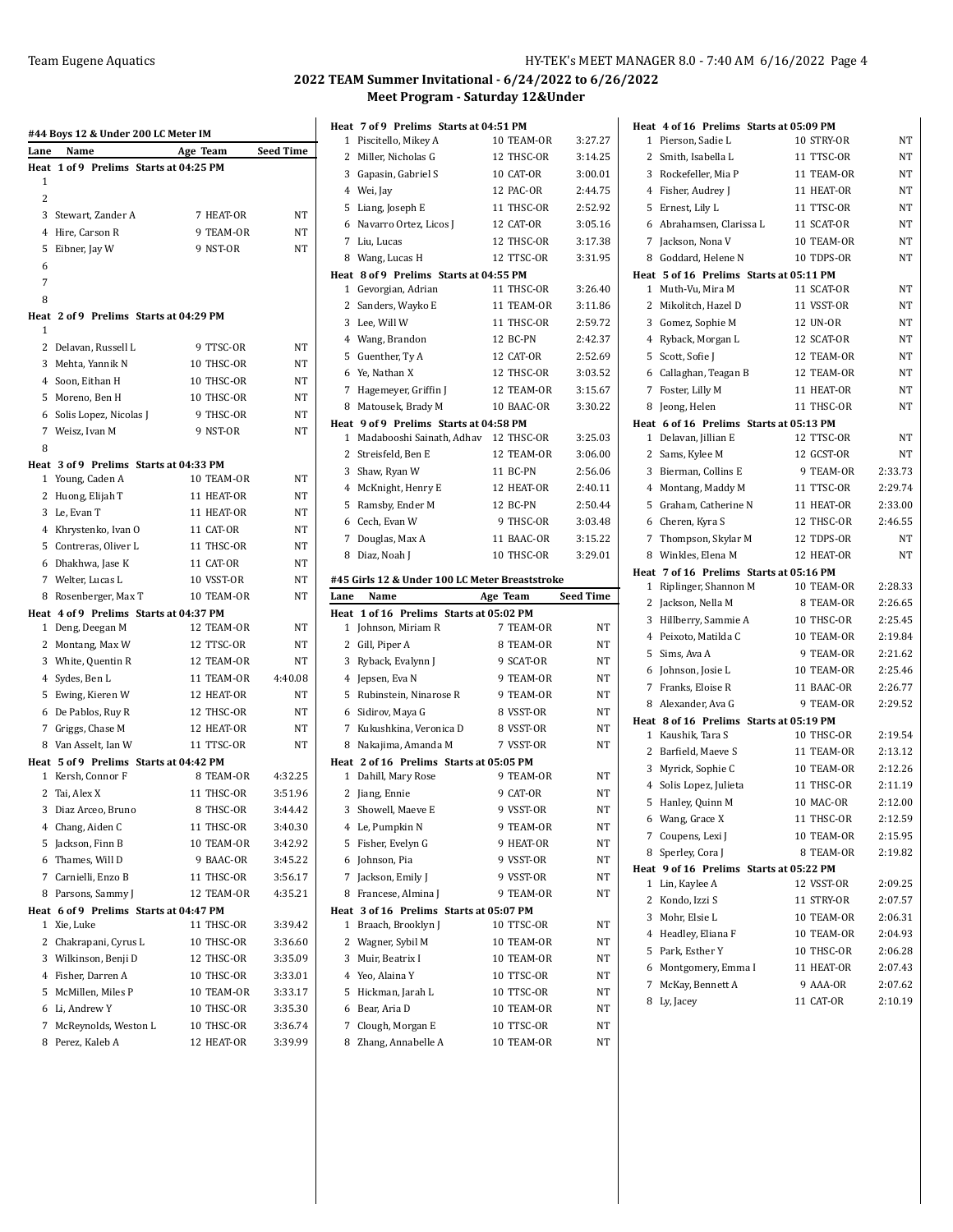|   | Heat 10 (#45 Girls 12 & Under 100 LC Meter Breaststroke)   |            |         |
|---|------------------------------------------------------------|------------|---------|
| 1 | Del Castillo, Tori E                                       | 10 TEAM-OR | 2:03.28 |
| 2 | Kersh, Caitlin L                                           | 11 TEAM-OR | 2:01.93 |
| 3 | Rodrigues, Stella M                                        | 10 TEAM-OR | 2:00.41 |
|   | 4 Dickerson, Scarlett R                                    | 12 PAC-OR  | 2:00.03 |
| 5 | Starr, Jocelynne G                                         | 10 BAAC-OR | 2:00.22 |
|   | 6 Garyfallou, Katie A                                      | 10 MAC-OR  | 2:00.45 |
| 7 | Niesley, Vivian E                                          | 10 TEAM-OR | 2:02.37 |
| 8 | Gu, Victoria                                               | 7 VSST-OR  | 2:03.34 |
|   | Heat 11 of 16 Prelims Starts at 05:27 PM                   |            |         |
|   | 1 Morales, Alondra M                                       | 10 THSC-OR | 1:59.59 |
|   | 2 Peng, Mikayla E                                          | 10 THSC-OR | 1:58.60 |
| 3 | Henriksen, Elise M                                         | 12 TEAM-OR | 1:57.99 |
|   | 4 Larsen, Nevi V                                           | 12 TTSC-OR | 1:54.74 |
| 5 | Bernhardt, Lola E                                          | 11 HEAT-OR | 1:56.84 |
| 6 | Zheng, Cayllie K                                           | 12 THSC-OR | 1:58.18 |
|   | 7 Chiu, Hailey                                             | 10 THSC-OR | 1:58.63 |
| 8 | Ratchford, Aika L                                          | 10 VSST-OR | 1:59.66 |
|   | Heat 12 of 16 Prelims Starts at 05:29 PM                   | 10 TEAM-OR | 1:54.43 |
|   | 1 Lafferty, Della J<br>2 Graham, Julia M                   | 12 TDPS-OR | 1:53.55 |
|   | 3 Lin, Naomi X                                             | 10 THSC-OR | 1:52.82 |
|   | 4 Blair, Abby M                                            | 10 CCA-WY  | 1:52.41 |
| 5 | Miller, Emma R                                             | 10 TTSC-OR | 1:52.64 |
| 6 | Hutton, Peyton M                                           | 10 TTSC-OR | 1:53.30 |
|   | 7 Wille, Scarlet J                                         | 11 THSC-OR | 1:53.60 |
| 8 | Biallas, Carina G                                          | 11 TTSC-OR | 1:54.54 |
|   | Heat 13 of 16 Prelims Starts at 05:32 PM                   |            |         |
| 1 | Hoffman, Wren M                                            | 11 TEAM-OR | 1:51.75 |
|   | 2 Miller, Maddy G                                          | 10 THSC-OR | 1:51.52 |
| 3 | Middlestadt, Peyton H                                      | 11 CAT-OR  | 1:51.24 |
|   | 4 Plowman, Ellis C                                         | 12 MAC-OR  | 1:49.21 |
| 5 | Estok, Amy E                                               | 12 MAC-OR  | 1:50.00 |
| 6 | Bloomer, Zoe                                               | 10 BAAC-OR | 1:51.31 |
| 7 | Stewart, Camdyn S                                          | 12 HEAT-OR | 1:51.67 |
| 8 | Canessa, Hazel A                                           | 10 BAAC-OR | 1:52.22 |
|   | Heat 14 of 16 Prelims Starts at 05:34 PM                   |            |         |
|   | 1 Rydberg, Sage                                            | 9 THSC-OR  | 1:48.76 |
|   | 2 Marceau, Benham A                                        | 11 CAT-OR  | 1:43.67 |
| 3 | Selby, Addison C                                           | 10 TTSC-OR | 1:40.55 |
|   | 4 Swannack, Gabriella H                                    | 12 HEAT-OR | 1:32.43 |
| 5 | Postlewait, Gwynn M                                        | 12 NST-OR  | 1:35.00 |
|   | 6 Blackhurst, Callie A                                     | 11 THSC-OR | 1:42.59 |
| 7 | Enge, Tatum L                                              | 12 BC-PN   | 1:46.87 |
| 8 | Sperley, Anna M                                            | 11 TEAM-OR | 1:49.21 |
| 1 | Heat 15 of 16 Prelims Starts at 05:36 PM<br>Zhang, Chloe L | 11 THSC-OR | 1:48.23 |
| 2 | Brown, Kylie K                                             | 11 HEAT-OR | 1:43.21 |
| 3 | Liu, Beatrice E                                            | 10 MAC-OR  | 1:37.02 |
|   | 4 Del Castillo, Madi M                                     | 12 TEAM-OR | 1:31.88 |
|   | 5 Maruki, Daphne M                                         | 11 HEAT-OR | 1:34.15 |
|   | 6 Miret, Fina R                                            | 12 TEAM-OR | 1:41.89 |
| 7 | Luo, Xinyu                                                 | 12 THSC-OR | 1:44.77 |
|   |                                                            |            |         |

|           | Heat 16 of 16 Prelims Starts at 05:38 PM      |            |                  |
|-----------|-----------------------------------------------|------------|------------------|
|           | 1 Kalinda-Melcher, Lydia                      | 10 PAC-OR  | 1:47.62          |
|           | 2 Thompson, Chelsea L                         | 11 HEAT-OR | 1:42.74          |
|           | 3 Piepkorn, Zoe E                             | 12 UN-PN   | 1:35.18          |
|           | 4 Mjelde, Analeigh S                          | 12 TEAM-OR | 1:27.75          |
|           | 5 Zhang, Mila S                               | 11 BC-PN   | 1:32.63          |
|           | 6 Hewage, Senuri A                            | 11 HEAT-OR | 1:41.65          |
|           | 7 Kiley, Freya R                              | 10 TEAM-OR | 1:44.49          |
|           | 8 Zhang, Jessie Y                             | 10 THSC-OR | 1:48.99          |
|           |                                               |            |                  |
|           | #46 Boys 12 & Under 100 LC Meter Breaststroke |            |                  |
| Lane      | Name                                          | Age Team   | <b>Seed Time</b> |
| Heat<br>1 | 1 of 9 Prelims Starts at 05:40 PM             |            |                  |
| 2         |                                               |            |                  |
|           |                                               | 8 VSST-OR  | NT               |
|           | 3 Serkovich, Naor                             |            |                  |
|           | 4 Van Nortwick, Ethan N                       | 8 TEAM-OR  | NΤ               |
|           | 5 Kersh, Connor F                             | 8 TEAM-OR  | NT               |
|           | 6 Stewart, Zander A                           | 7 HEAT-OR  | NT               |
| 7         |                                               |            |                  |
| 8         |                                               |            |                  |
|           | Heat 2 of 9 Prelims Starts at 05:43 PM        | 9 SCAT-OR  | NT               |
|           | 1 Andrews, Payton J<br>2 Gatherum, SJ J       | 9 CAT-OR   |                  |
|           |                                               |            | ΝT<br><b>NT</b>  |
|           | 3 Rockefeller, Ronin T                        | 9 TEAM-OR  |                  |
|           | 4 Soon, Eithan H                              | 10 THSC-OR | NΤ               |
|           | 5 Mehta, Yannik N                             | 10 THSC-OR | NT               |
|           | 6 Delavan, Russell L                          | 9 TTSC-OR  | NT               |
|           | 7 Solis Lopez, Nicolas J                      | 9 THSC-OR  | NT               |
|           | 8 Ewing, David A                              | 9 HEAT-OR  | NT               |
|           | Heat 3 of 9 Prelims Starts at 05:45 PM        |            |                  |
|           | 1 Young, Caden A                              | 10 TEAM-OR | NT               |
|           | 2 Ito-Gross, Noah*                            | 11 TEAM-OR | NT               |
|           | 3 Sydes, Ben L                                | 11 TEAM-OR | NT               |
|           | 4 Huong, Elijah T                             | 11 HEAT-OR | NT               |
|           | 5 Le, Evan T                                  | 11 HEAT-OR | NT               |
|           | 6 Ramachandran, Vikram V                      | 11 TEAM-OR | NΤ               |
|           | 7 Punj, Shaayan S                             | 10 VSST-OR | NT               |
|           | 8 Welter, Lucas L                             | 10 VSST-OR | NT               |
|           | Heat 4 of 9 Prelims Starts at 05:47 PM        | 12 THSC-OR | NT               |
|           | 1 Liu, Lucas<br>2 Miksis, Charlie O           | 12 TEAM-OR | NT               |
| 3         |                                               | 9 THSC-OR  |                  |
|           | Ma, Zachary Z                                 |            | 2:49.75          |
| 4         | Braach, Bryson A                              | 8 TTSC-OR  | 2:40.09          |
| 5         | Baines, Elliott D                             | 10 TEAM-OR | 2:48.80          |
| 6         | Ewing, Kieren W                               | 12 HEAT-OR | NΤ               |
| 7         | Kukushkina, Pavel D                           | 12 VSST-OR | NΤ               |
| 8         | Van Asselt, Ian W                             | 11 TTSC-OR | NΤ               |
| Heat<br>1 | 5 of 9 Prelims Starts at 05:50 PM             | 12 TEAM-OR |                  |
|           | White, Quentin R                              |            | 2:23.35          |
| 2         | Rosenberger, Max T                            | 10 TEAM-OR | 2:13.20          |
| 3         | Jacobson, Asher R                             | 9 THSC-OR  | 2:11.60          |
| 4         | Eibner, Jay W                                 | 9 NST-OR   | 2:03.13          |
| 5         | Moreno, Ben H                                 | 10 THSC-OR | 2:03.92          |
| 6         | Bharadwaj, Rajiv                              | 10 BAAC-OR | 2:12.22          |
| 7         | Parsons, Sammy J                              | 12 TEAM-OR | 2:13.78          |
|           | 8 de Szoeke, Oliver S                         | 8 CAT-OR   | 2:24.69          |
|           |                                               |            |                  |

|      | Heat 6 of 9 Prelims Starts at 05:53 PM         |                                |                  |
|------|------------------------------------------------|--------------------------------|------------------|
| 1    | Tai, Alex X                                    | 11 THSC-OR                     | 2:00.93          |
| 2    | Xie, Luke                                      | 11 THSC-OR                     | 1:57.81          |
|      | 3 Thames, Will D                               | 9 BAAC-OR                      | 1:57.22          |
|      | 4 Diaz Arceo, Bruno                            | 8 THSC-OR                      | 1:55.31          |
|      | 5 Chakrapani, Cyrus L                          | 10 THSC-OR                     | 1:55.36          |
|      | 6 Jackson, Finn B                              | 10 TEAM-OR                     | 1:57.50          |
| 7    | Matousek, Brady M                              | 10 BAAC-OR                     | 1:58.56          |
| 8    | Hire, Carson R                                 | 9 TEAM-OR                      | 2:02.89          |
|      | Heat 7 of 9 Prelims Starts at 05:55 PM         |                                |                  |
| 1    | LI, Jeremy S                                   | 10 THSC-OR                     | 1:53.32          |
| 2    | Wang, Lucas H                                  | 12 TTSC-OR                     | 1:43.75          |
|      | 3 Montang, Max W                               | 12 TTSC-OR                     | 1:39.70          |
|      | 4 Lee, Will W                                  | 11 THSC-OR                     | 1:32.13          |
| 5    | Tan, Kaien                                     | 11 TDPS-OR                     | 1:37.01          |
|      | 6 Douglas, Max A                               | 11 BAAC-OR                     | 1:41.22          |
|      | 7 McMillen, Miles P                            | 10 TEAM-OR                     | 1:45.42          |
|      | 8 Dhakhwa, Jase K                              | 11 CAT-OR                      | 1:55.30          |
|      | Heat 8 of 9 Prelims Starts at 05:58 PM         |                                |                  |
| 1    | Navarro Ortez, Licos J                         | 12 CAT-OR                      | 1:49.35          |
|      | 2 Ye, Nathan X                                 | 12 THSC-OR                     | 1:41.87          |
|      | 3 Streisfeld, Ben E                            | 12 TEAM-OR                     | 1:39.33          |
|      | 4 Kurtz, Trask C                               | 12 HEAT-OR                     | 1:27.78          |
|      | 5 Wang, Reagan J                               | 12 BC-PN                       | 1:34.83          |
|      | 6 Fisher, Darren A                             | 10 THSC-OR                     | 1:41.01          |
| 7    | Shaw, Ryan W                                   | 11 BC-PN                       | 1:45.14          |
|      | 8 Piscitello, Mikey A                          | 10 TEAM-OR                     | 1:54.71          |
|      | Heat 9 of 9 Prelims Starts at 06:00 PM         |                                |                  |
| 1    | Khrystenko, Ivan O                             | 11 CAT-OR                      | 1:47.68          |
| 2    | Griggs, Chase M                                | 12 HEAT-OR                     | 1:41.64          |
| 3    | Gapasin, Gabriel S                             | 10 CAT-OR                      | 1:37.16          |
|      | 4 Brandt, Lucas C                              | 12 CAT-OR                      | 1:20.76          |
| 5    | Liang, Joseph E                                | 11 THSC-OR                     | 1:32.95          |
|      | 6 Ratchford, Kaito S                           | 11 VSST-OR                     | 1:40.77          |
| 7    | Bell, Tristan M                                | 11 TEAM-OR                     | 1:44.39          |
| 8    | Li, Andrew Y                                   | 10 THSC-OR                     | 1:53.73          |
|      | #49 Girls 12 & Under 200 LC Meter Medley Relay |                                |                  |
| Lane | Team                                           | Relay                          | <b>Seed Time</b> |
|      | Heat 1 of 3 Finals Starts at 06:02 PM          |                                |                  |
| 1    | TTSC-OR                                        | D                              | <b>NT</b>        |
|      | Shepley, Kimberly K 10                         | Hickman, Jarah L 10            |                  |
|      | Ernest, June A 9                               | Smith, Isabella L 11           |                  |
|      | 2 TEAM-OR                                      | Н                              | 4:02.59          |
|      | Riplinger, Shannon M 10                        | Bierman, Collins E 9           |                  |
| 3    | Bear, Aria D 10<br>TEAM-OR                     | Jackson, Nella M 8<br>F        | 3:37.57          |
|      | Johnson, Josie L 10                            | Coupens, Lexi J 10             |                  |
|      | Myrick, Sophie C 10                            | Rockefeller, Mia P 11          |                  |
|      | 4 TEAM-OR                                      | E                              | 3:16.27          |
|      | Alexander, Ava G 9                             | Henriksen, Elise M 12          |                  |
|      | Headley, Eliana F 10                           | Barfield, Maeve S 11           |                  |
| 5    | TTSC-OR                                        | C                              | 3:27.55          |
|      | Clough, Morgan E 10<br>Yeo, Alaina Y 10        | Miller, Emma R 10              |                  |
| 6    | TEAM-OR                                        | Ernest, Lily L 11<br>G         | 3:50.35          |
|      | Sims, Ava A 9                                  | Sperley, Cora J 8              |                  |
|      | Muir, Beatrix I 10                             | Peixoto, Matilda C 10          |                  |
| 7    | SCAT-OR                                        | A                              | NT               |
|      | Muth-Vu, Mira M 11                             | Speakman, Hailey J 12          |                  |
| 8    | Ryback, Morgan L 12<br>THSC-OR                 | Abrahamsen, Clarissa L 11<br>F | NΤ               |
|      |                                                |                                |                  |